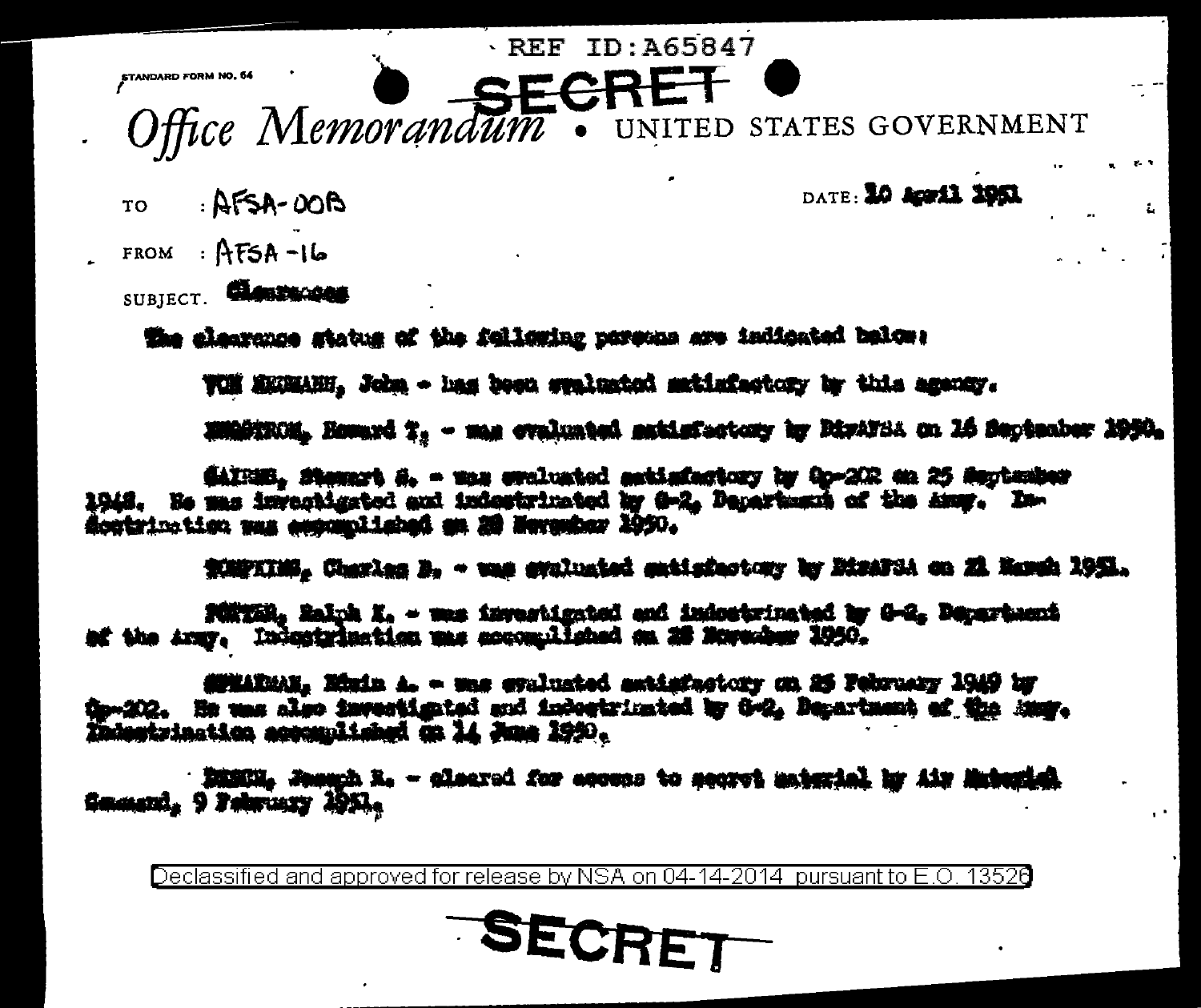STANDARD FORM NO. 64

Office Memorandum . UNITED STATES GOVERNMENT

**REF ID: A65847** SFCRFT

 $AFS_A.00B$ TO.

DATE. 20 March 1951

FROM  $\cdot$  AFSA - 1b

SUBIECT- Clearances

The clearance status of the following persons are indicated below:

VOM MEUMANN. John - has been evaluated satisfactory by this agency.

**ENGSTROM, Howard T. - was evaluated satisfactory by DiraVSA on 16 September** 1950.

CAIRES, Stewart 3. - was evaluated satisfactory by Op-202 on 25 September 1948. He was investigated and indoctrinated by G-2. Department of the Army. Indoctrination was accomplished on 28 November 1950.

TOMPKINS. Charles B. - was evaluated satisfactory on 29 Ostober 1943 by Op-202. Op-202 indigates that the evaluation does not meet current standards. Giraluater

FOTTER, Ealph K. - was investigated and indoctrinated by 0-2. Department of the Army. Indoctrination was accomplished on 26 November 1980.

#PEAKMAN. Bdwin A. - was evaluated satisfactory on 25 February 1949 by Op-202. He was also investigated and indoctrinated by G-2. Department of the Army. Indoctrination accomplished on 14 June 1950.

ECRE

By Col Melick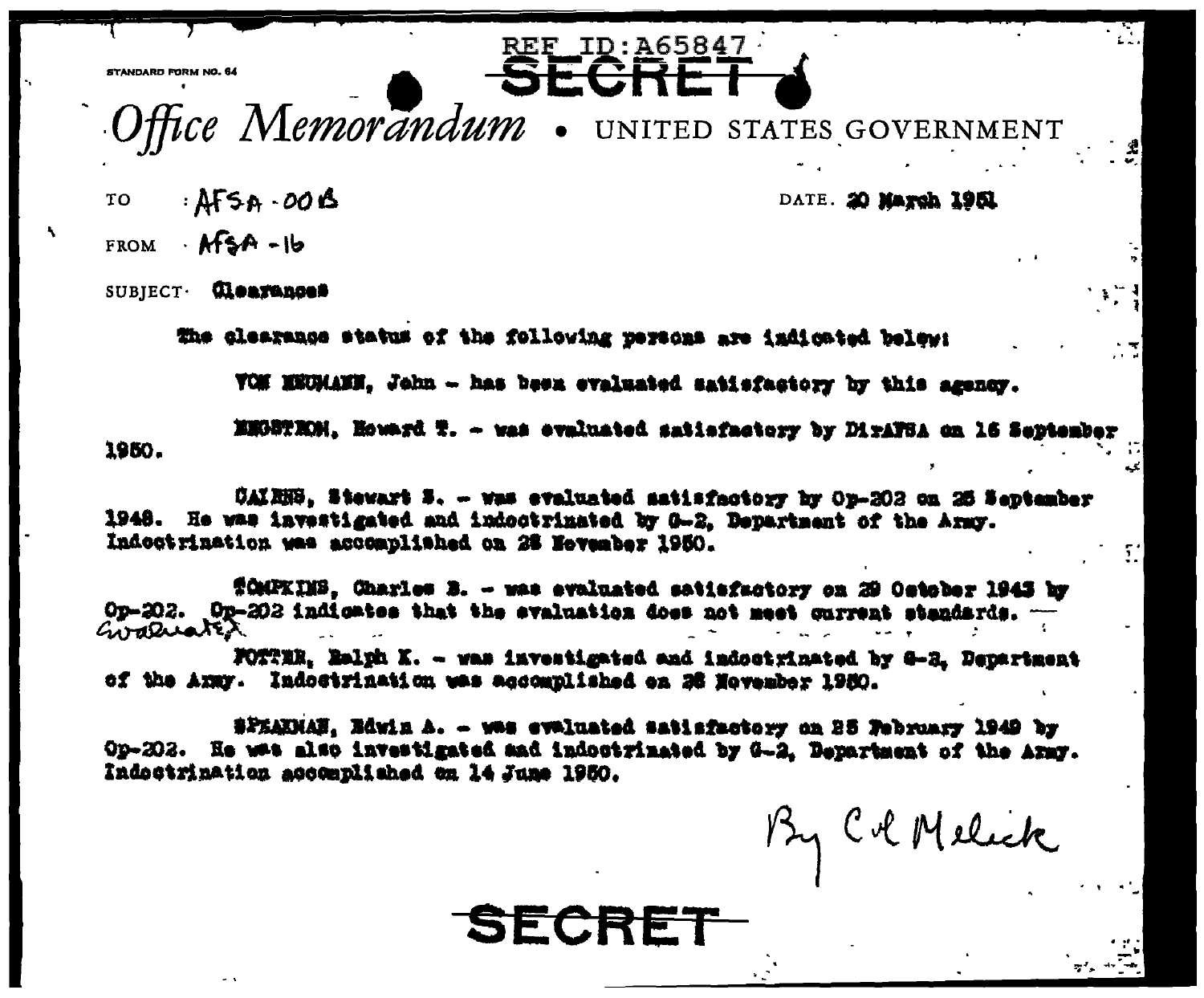$\mathcal{A}=\mathcal{A}$  . ED÷A6 584 .<br>USE FOR APPROVALS, DIE<br>NCURRENCES, OR SIMILAR ROVALS. **MEMO ROUT IG SLIP TONS** 1 NAME OR TITLE **INITIALS CIRCULATE** then set DATE ORGANIZATION AND LOCATION COORDINATION  $\overline{\mathbf{z}}$ **FILE INFORMATION** NECESSARY<br>ACTION NOTE AND<br>RETURN SEE ME **SIGNATURE REMARKS** Past. karot .  $\frac{1}{2}$ Li FROM NAME OR TITLE DATE<br>31 Ъ  $\varsigma'$ TELEPHONE ORGANIZATION AND LOCATION 6032 NME FORM NO 95 Replaces DA AGO Form 895, 16-48487-3 ☆ ато ÆZ. <u> 1977 - AL KALENNA HAL KANCELLIN</u>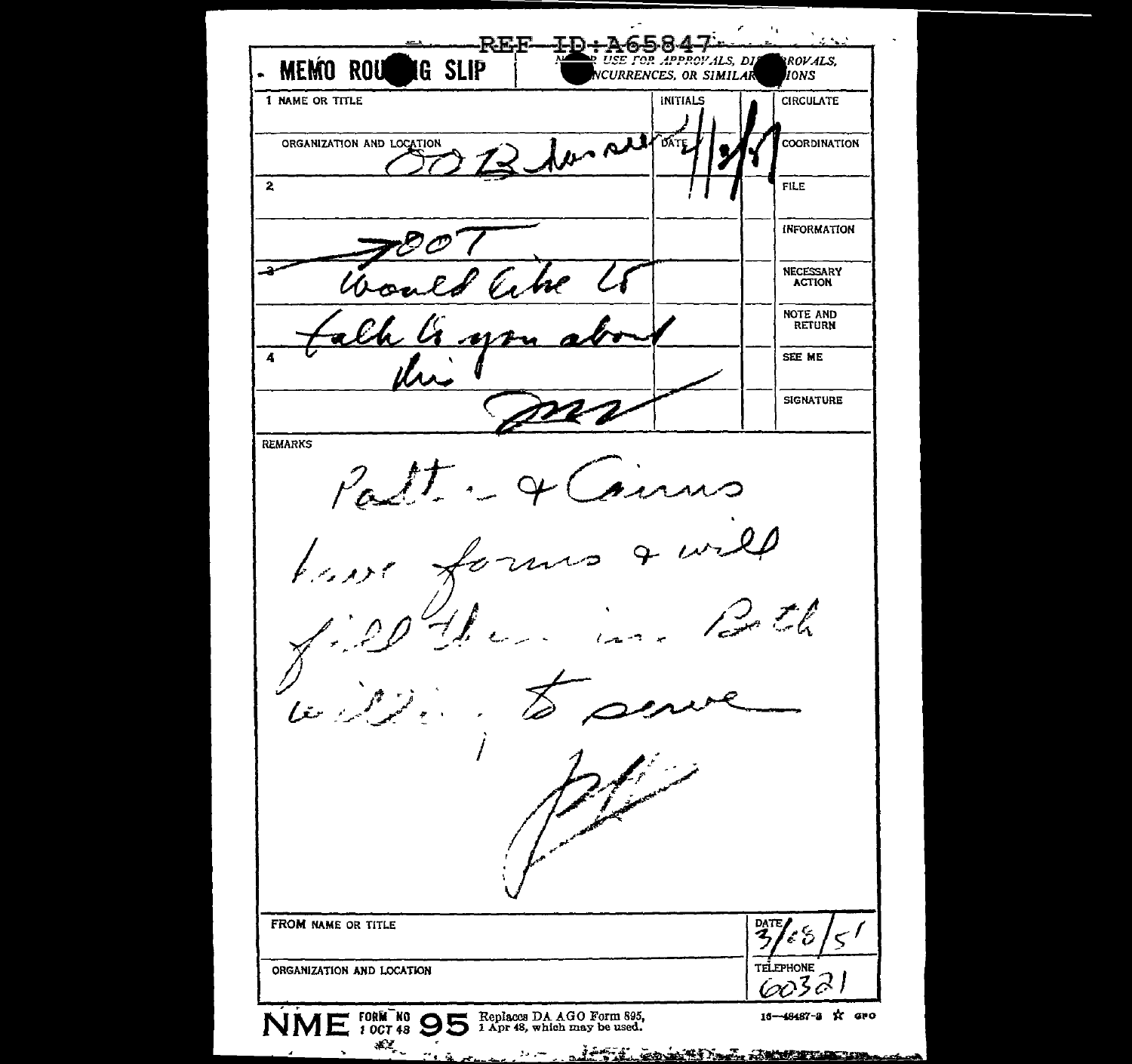$L_{\mu}$  's  $\mathcal{L}^{\mathcal{L}}$ ń ROVALS, D **MEMO ROD NG SLIP** CONCURRENCES, OR SIMILAL **IONS 1 NAME OR TITLE INITIALS CIRCULATE** ORGANIZATION AND LOCATION DATE **COORDINATION**  $\overline{2}$ **FILE INFORMATION**  $\overline{\mathbf{3}}$ NECESSARY **ACTION** NOTE AND **RETURN** 4 SEE ME **SIGNATURE REMARKS** Heave Take in hand all further implementation the SEAG Plan. about handle clc It illle has to supo Twell Weitnen an Engelson as  $\boldsymbol{\sim}$ ash me tome - $\overline{A}$ thre FROM NAME OF TITLE DATE ORGANIZATION AND LOCATION **TELLPHONE** FORM NO Replaces DA AGO Form 895, **NME** FORM NO  $9$ 16-48457-3 ☆ сго **Address of the Address**  $\tilde{z}$  $\Delta$ تجانيب Ą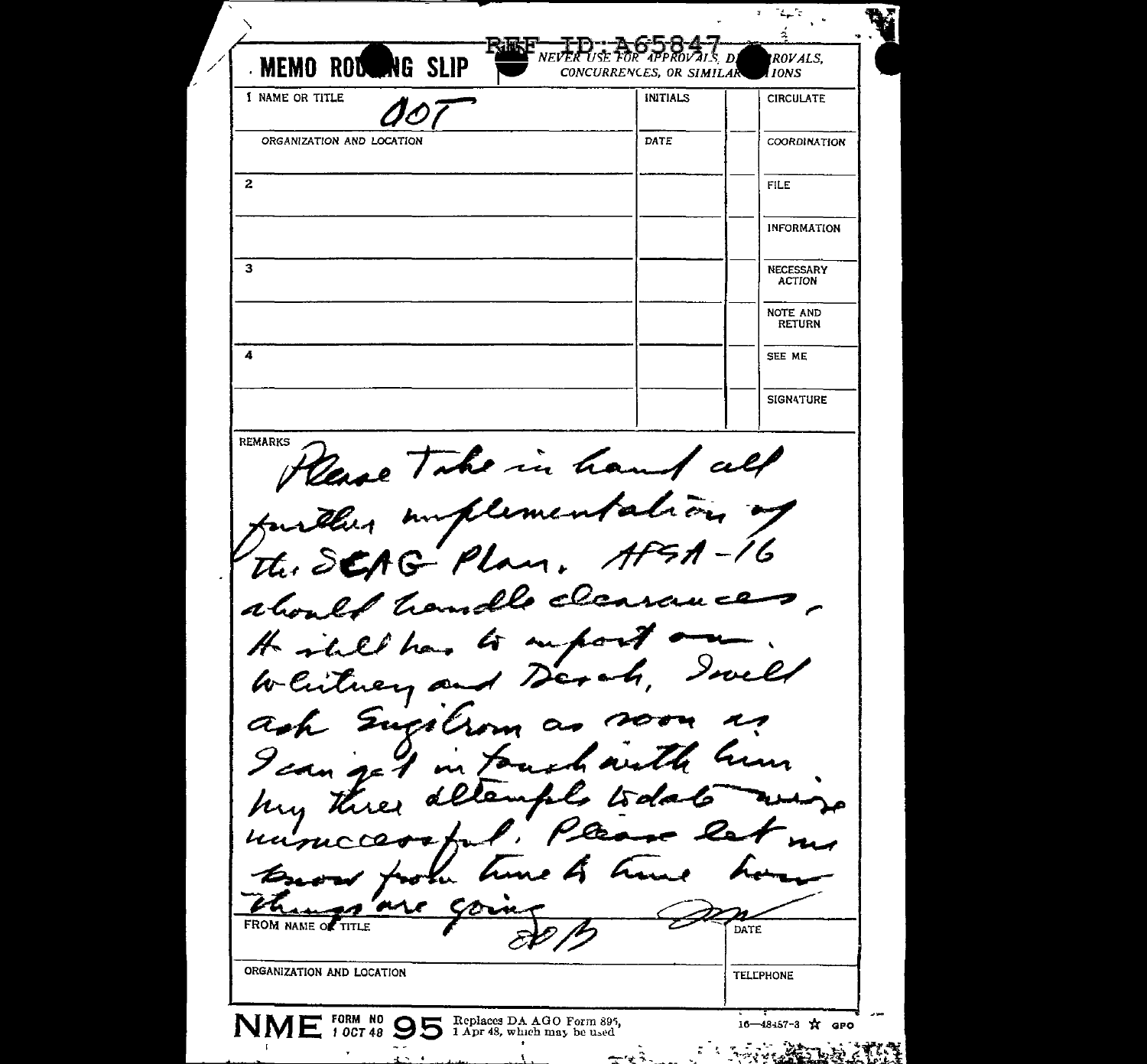$\frac{1}{2}$  ,  $\frac{1}{2}$  ,  $\frac{1}{2}$  ,  $\frac{1}{2}$ REF ID: A65847 化学  $\overline{1}$ ROVALS. USE FOR APPROVALS, DIS **PG SLIP MEMO ROUS** NCURRENCES, OR SIMILAR **TONS** 1 NAME OR TITLE **INITIALS CIRCULATE** and the con-ORGANIZATION AND LOCATION **DATE COORDINATION**  $\mathbf{2}$ FILE  $\ddotsc$  $\tilde{\phantom{a}}$ **INFORMATION**  $\mathbf{3}$ **NECESSARY** ACTION  $\sqrt{2}$  ,  $\approx$ **AMY** NOTE AND **RETURN**  $\overline{\mathbf{4}}$ SEE ME **SIGNATURE REMARKS**  $SCAC$ hasacces HLQ zaskrom interente - New a na n.  $\mathbf{Q}$  $n$  see up  $\ell$  $\ell\ell\mathcal{L}$ Cent با مرد کرد . weath  $>$ a D مے  $\boldsymbol{\mathcal{L}}_{\boldsymbol{U}}$  $42$  $\boldsymbol{\mathscr{L}}$  $\tilde{\mathcal{Z}}$  $16$  and  $\omega$  and esop  $\alpha$ FROM NAME OR TITLE ORGANIZATION AND LOCATION **TELEPHONE** NME FORM NO 95 Replaces DA AGO Form 893,  $16 - 48187 - 3$ **GPO** LL a a bh цъ.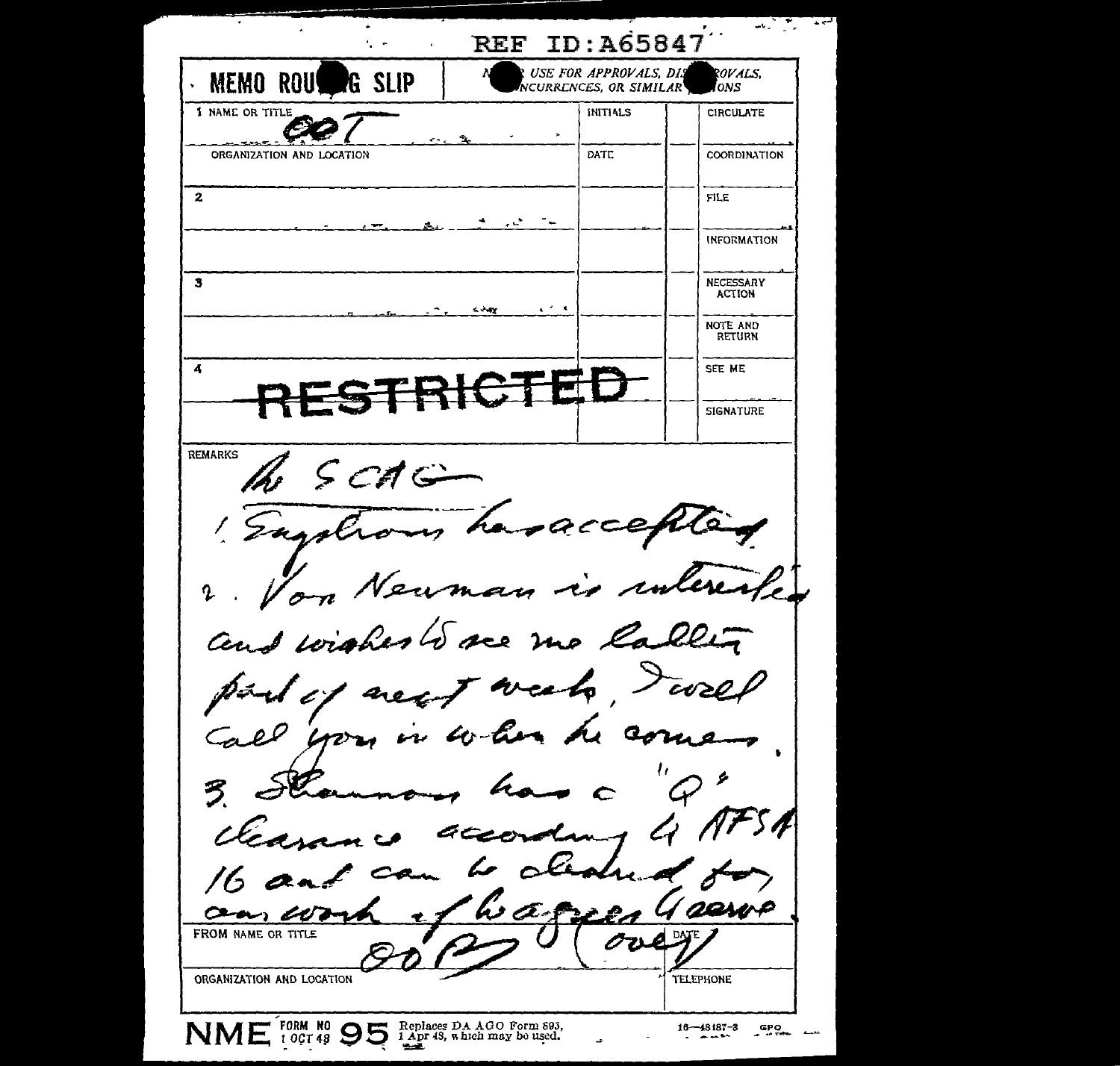REF ID:A65847 Forgour private auf I. Howard is leaving Barroughs and Domican may should cease Rtal. RAND so they should not to approached for the present. I agree that ne dhould acel a representation from 1BM fa political reasons it no seu civa Amy  $\mathcal{O}(\sqrt{2\pi})$ - ಕೂಡ ಸಿಂಗ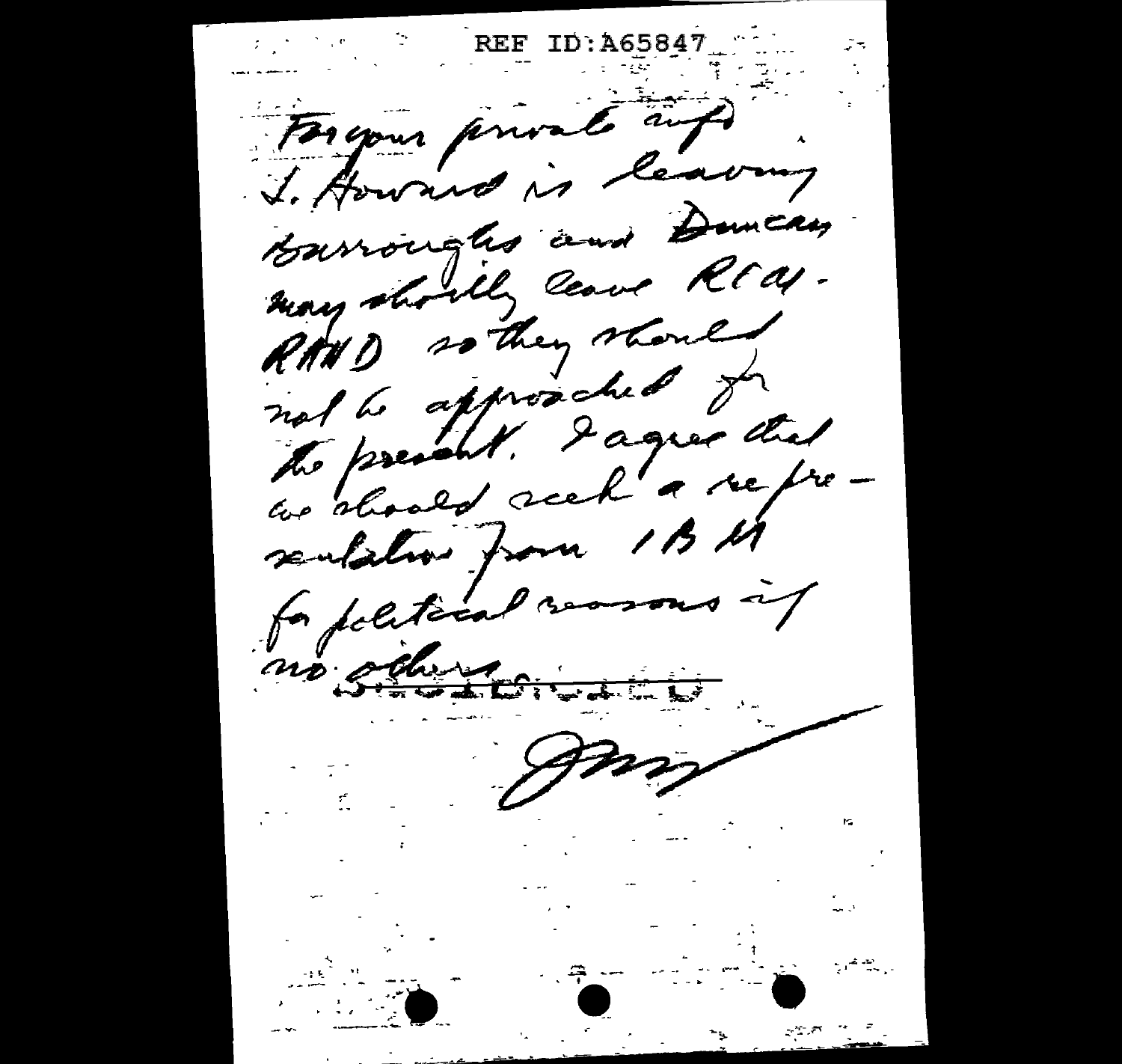REF. ID:A65847 USE FOR APPROVAL SAPPROVALS, **MEMO RESTING SLIP**  $NE$ **CONCURRENCES, OR SIMILAR ACTIONS 1 NAME OR TITLE** INITIALS CIRCULATE ORGANIZATION AND LOCATION DATE COORDINATION **2**  FILE ä. INFORMATION **3**  NECESSARY ACTION NOTE AND RETURN **4**  SEE ME **SIGNATURE REMARKS** Shave had a conference with Speakman of RD SCAG. He has supplied with forms for em at Couse  $\boldsymbol{\mathcal{u}}$ Zu  $\mathscr{L}$ d Le م coli  $ad.$ lkr ∕ం. ∼с le tro haran 4 corth  $\triangledown$  $\left( q\right)$  $f\mathcal{A}$ Faller<br>(B) Ceshed O3 to approach Paller  $\frac{1}{\sqrt{1-\frac{1}{\sqrt{1-\frac{1}{2}}}}}\sqrt{\frac{1}{\sqrt{1-\frac{1}{2}}}}$ Replaces DA AGO Form 895, 1 Apr 18, and AFHQ<br>Form 12, 10 Nov 47, which may be used.  $48487 - 48487$